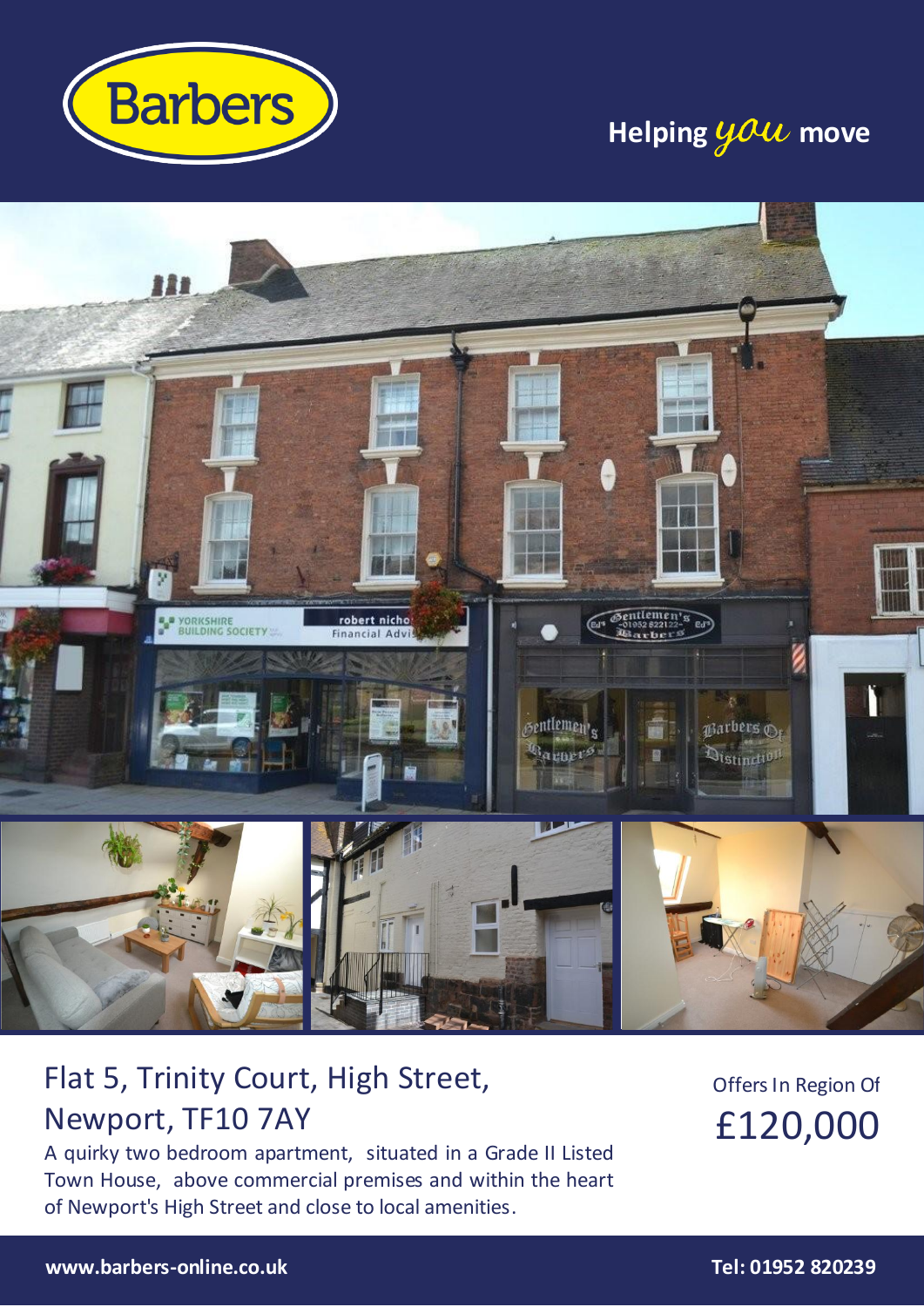## Flat 5 Trinity Court, High Street, **Newport, TF10 7AY <b>Helping you** move

### **Overview**

- Quirky Two Bedroom Apartment
- Situated in a Grade II Listed Town **House**
- Kitchen
- Lounge
- Separate W.C.
- Situated within Newport's High Street
- Two Bedrooms
- Bathroom
- Gas Central Heating
- EPC Rating E



### **Brief Description**

A quirky two bedroom apartment, situated in a Grade II Listed Town House, within the heart of Newport's High Street which would make a great investment property or suitable for first time buyers.

The accommodation comprises: Entrance Hallway, attractive Modern Kitchen, Lounge, Two Bedrooms, Bathroom and Gas Central Heating.

#### **Location**

heart of Newport's busy High Street, .<br>Drimary High and  $\cdots$   $\cdots$   $\cdots$   $\cdots$ with its mix of shops, boutiques, market - and is within the catchment area of Newport's highly regarded Primary, High and Grammar Schools.

A wider selection of shops, amenities available in Telford, Stafford and **Extractor Fan. Door to: Door to: Door to: Door to: Door to: Door to: Door to: Door to: Door to: Door to: Door to: Door to: Door to: Door to: Door to: Door to: Door to: Door to: Door to:** wandres<br>distance. and employment opportunities are Shrewsbury - and the excellent rail connections from Telford and

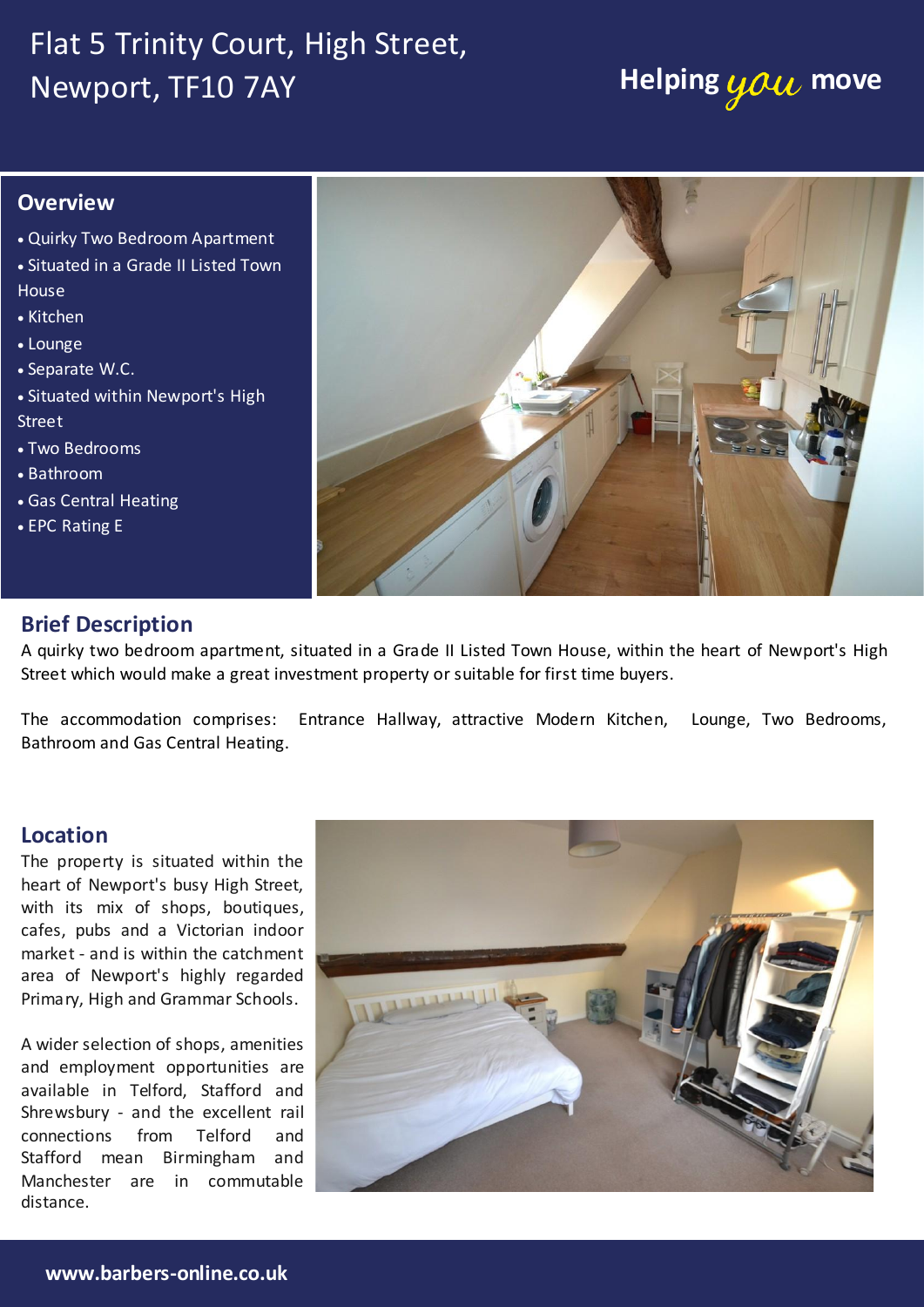# **Your Local Property Experts 01952 820239**



### **Useful Information**

**TO VIEW THIS PROPERTY:** Please contact our Newport Office, 30 High Street, Newport, TF10 7AQ or call us on 01952 820239.

Email[: Newport@barbers-online.co.uk](mailto:Newport@barbers-online.co.uk) **SERVICES:** We are advised that all mains services are available. Barbers have not tested any apparatus, equipment, fittings etc or services to this property, so cannot confirm that they are in working order or fit for purpose. A buyer is recommended to obtain confirmation from their Surveyor or Solicitor.

**LOCAL AUTHORITY:** Telford & Wrekin Council, Southwater One, Southwater Square, Southwater Way, Telford, TF3 4JG. Tel: 01952 380000









**DIRECTIONS:** From our office, head north on High Street, go straight across at the mini roundabout and the flat will be located will be on the left.

**PROPERTY INFORMATION:** We believe this information to be accurate, but it cannot be guaranteed. The fixtures, fittings, appliances and mains services have not been tested. If there is any point which is of particular importance, please obtain professional confirmation. All measurements quoted are approximate. These particulars do not constitute a contract or part of a contract.

**AML REGULATIONS:** To ensure compliance with the latest Anti Money Laundering Regulations all intending purchasers must produce identification documents prior to the issue of sale confirmation. To avoid delays in the buying process please provide the required documents as soon as possible.



**www.barbers-online.co.uk**